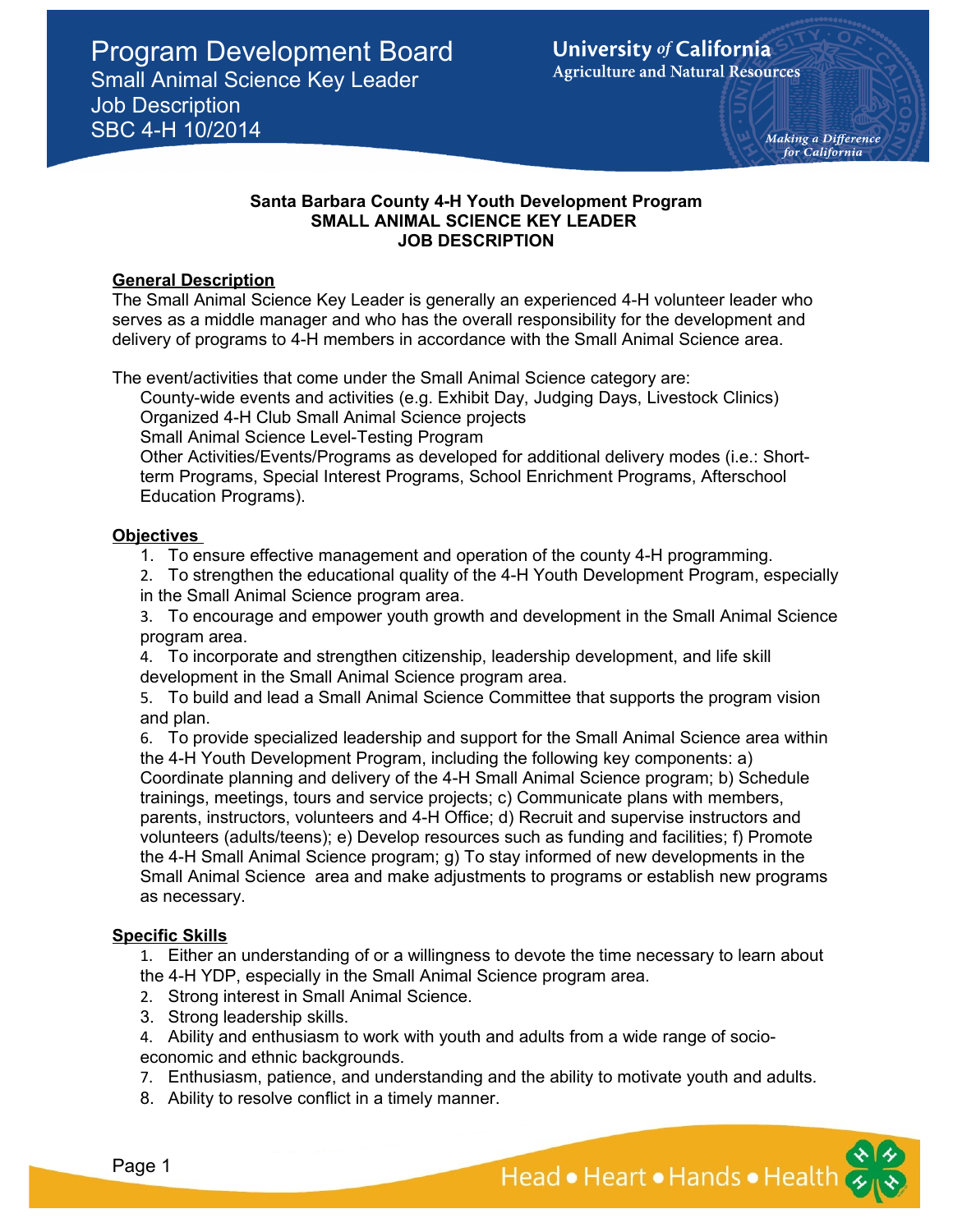Making a Difference for California

- 9. Ability to communicate effectively.
- 10. Organizational ability.

11. An understanding of the 4-H Management Board, Program Development Board, Director, and Key Leader concepts in the county and the ability to communicate it to others. 12. Become a 4-H Adult Volunteer prior to serving as a Key Leader.

# **Specific Responsibilities**

1. Follow and abide by the Program Development Board Small Animal Science Key Leader Job Description.

- 2. Small Animal Science Program Development
	- a. Identify the vision for the Small Animal Science program area (e.g. activities, events, learning outcomes, etc.) in conjunction with 4-H YDP staff.
	- b. Develop an annual budget to submit to Management Board.
	- c. Maintain authority to re-budget between line items or change the budget, up to an accumulative \$2,000.00, as needed, given the budget remains within the approved budget.

3. Serve as chairperson of the Small Animal Science Committee. As chairperson, be responsible for:

a. Operation of the committee, including setting meeting dates, reserving the meeting room, meeting agendas, and other items needed for smooth committee operation.

b. Recruitment, selection and orientation of committee members.

c. Providing leadership for the development and implementation of a dynamic and educational program in the Small Animal Science project area.

d. Development, implementation and evaluation activities, special events, or project innovations in accordance with the Animal Science Education Advisory Committee, as well as local and statewide policies and procedures.

e. Special emphasis on Affirmative Action/Outreach

4. Serve as an active member of the 4-H Program Development Board and attend regularly scheduled board meeting (out of approximately 3 to 4 per year).

5. Work closely with other Key Leaders on Program Development Board to:

a. Identify the annual program vision for the SBC 4-H YDP.

b. Develop an annual Program Development Board budget to submit to Management Board.

c. Serve as an important link between the Program Development Board and the Small Animal Science Committee.

d. Recruit Key Leaders for Program Development Board.

e. As needed, select new Key Leaders (selection of Key Leaders will be a coordinated effort between the 4-H YDP staff, 4-H Management Board, and 1-2 Key Leaders).

f. Meet all local and statewide timelines and policies.

6. In coordination with the California 4-H Foundation, 4-H YDP staff, the Fundraising Director, and Management Board, support fundraising efforts for the entire 4-H Youth Development Program, including raising funds for operational, administrative, and programming expenses.

7. Work closely with the 4-H YDP staff.

8. Attend scheduled orientation, and training sessions for Key Leaders.

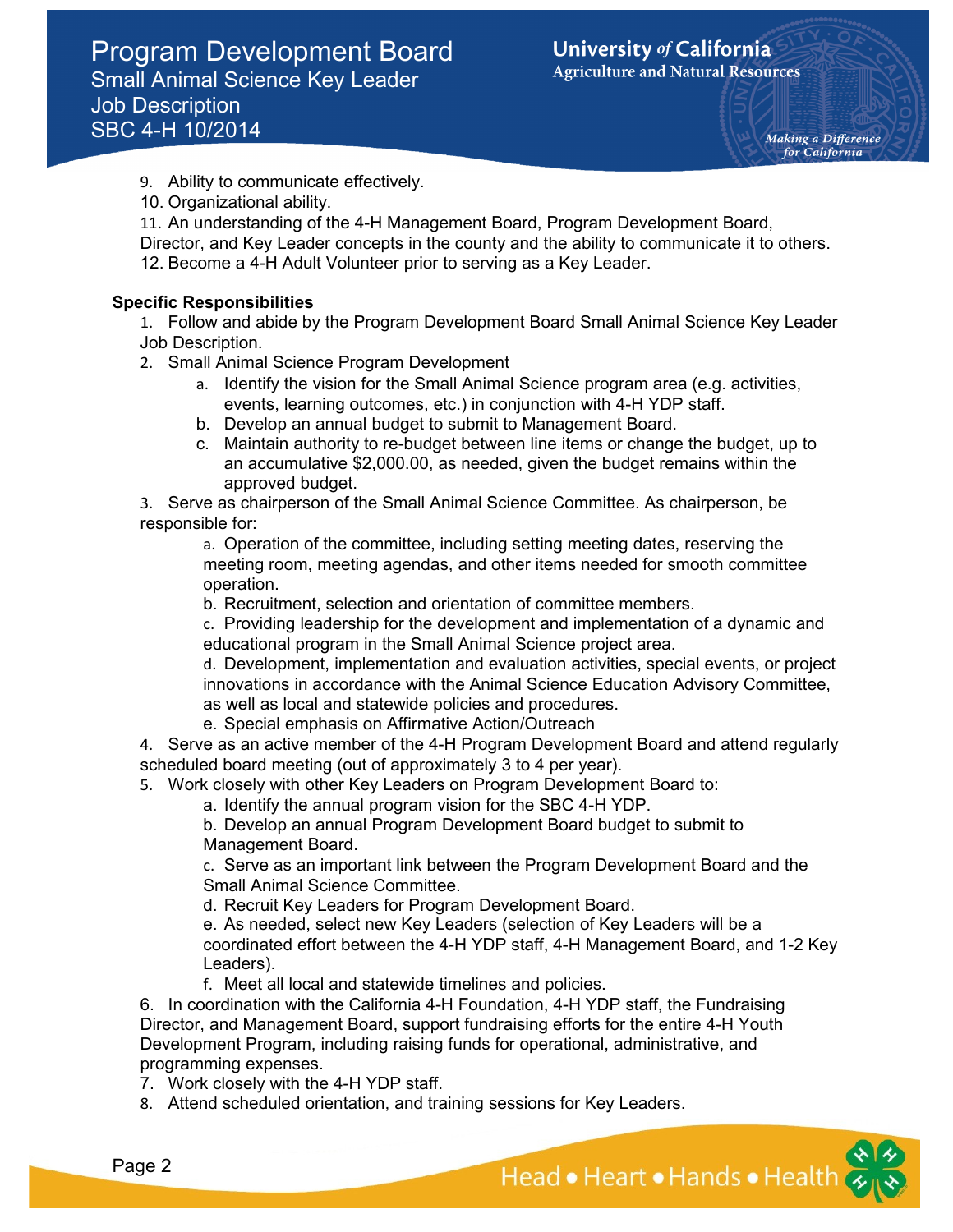Making a Difference for California

## **Relationships**

The Key Leader will be responsible to the 4-H Program Development Board and the 4-H YDP staff. The Key Leader cooperates with Management Board Directors and other Key Leaders in the county, as well as other adult volunteers, members, and participants in the 4-H YDP, especially those working in the Small Animal Science areas. Key Leader orientation will be closely coordinated with the 4-H YDP staff to assure compliance with 4-H and University policies.

## **Time Involved**

The time needed to do the job varies throughout the year. It is estimated that an average of 8-16 hours per month throughout the year would be required to do this job well.

## **Reimbursement/Compensation**

- 1. Telephone bill reimbursement for long distance calls pertaining to Key Leader work (up to the maximum set by the 4-H Management Board).
- 2. Postage reimbursement for mailings pertaining to Key Leader work (up to the maximum set by the 4-H Management Board).
- 3. Annual appointment calendar.
- 4. Aid with conference fees and travel expenses to leader forums at the rate of one conference per two-year term. Expenses for the various conferences will be reimbursed as follows:
	- a. State 4-H Leaders' Forum *Full conference fee and gasoline expenses will be paid.*
	- b. Western Regional 4-H Leaders' Forum *Full conference fee and one half of the travel expenses (based on economy coach fare) will be paid.*

Note: Reimbursement/Compensation for the expenses listed above and any expenses not listed are to be approved by the 4-H Management Board prior to expense.

# **Term of Appointment**

The Key Leader shall serve a two-year term, with eligibility for reappointment to another twoyear term. There must be at least a two-year period after the second term before reappointment can be made to the Program Development Board. The individual may continue to serve on Program Board committees. If a replacement cannot be found the term may be extended beyond four years, until a replacement is selected, with 4-H YDP staff approval.

I have reviewed this job description, and I am willing to volunteer and to serve in the capacity of the 4-H Small Animal Science Key Leader.

| 4-H Adult Volunteer                 | Date |
|-------------------------------------|------|
| 4-H Youth Development Program Staff | Date |
|                                     |      |

Head • Heart • Hands • Health